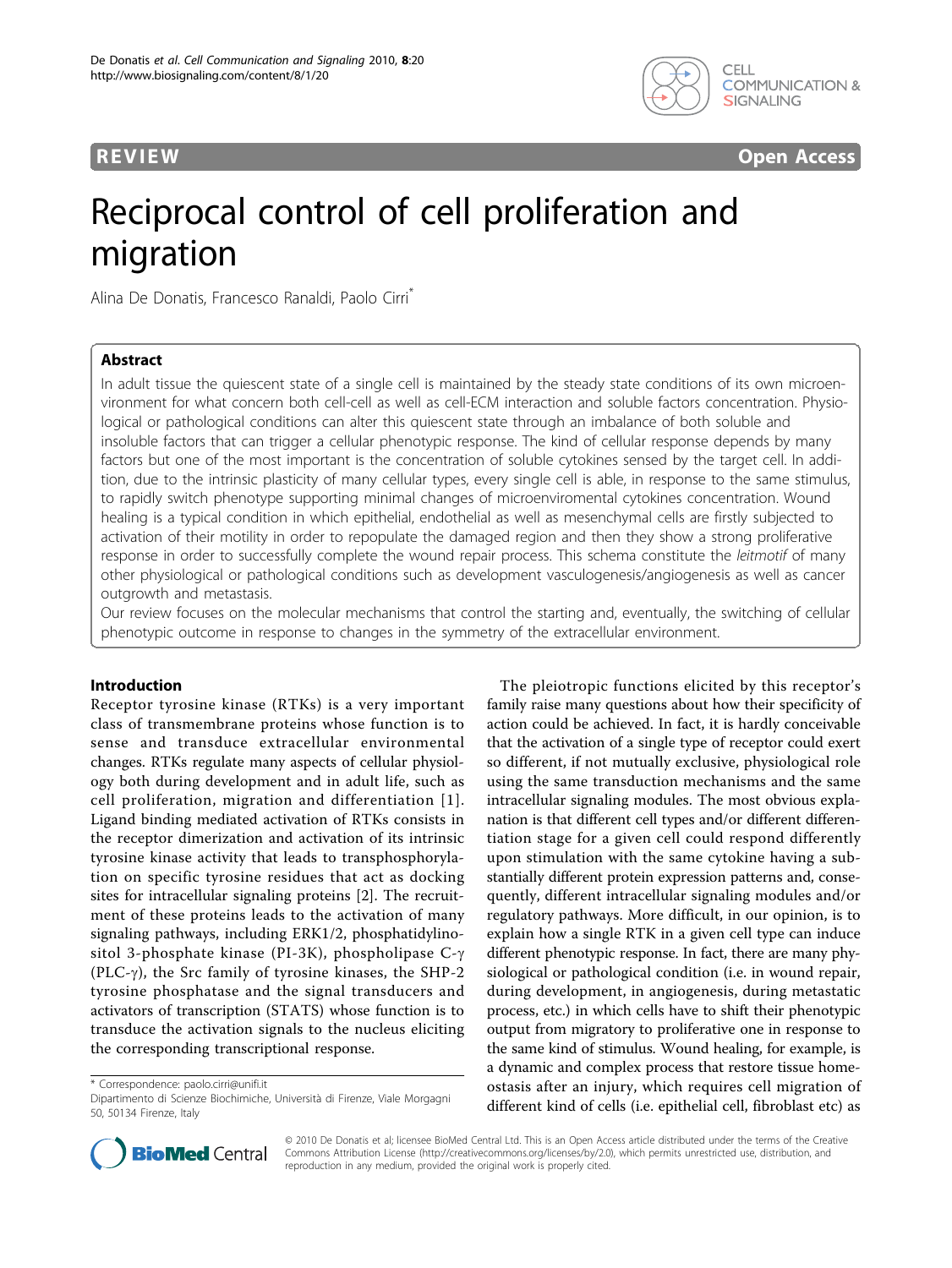well as cell proliferation of the same cellular types. In a first phase of wound repair process, many cytokines, such as interleukin 1 (IL-1), epidermal growth factor (EGF), platelet-derived growth factor (PDGF), vascular endothelial growth factor (VEGF) and transforming growth factorbeta (TGF- $\beta$ ), are secreted by keratinocytes and platelets in the wound area and activate inflammatory response and the recruitment of immune system cells. In a later stage, the presence within the wound area of a similar pattern of cytokines, produced for an important part by macrophages, contribute to reconstruct the damaged tissue, through the induction of the migration and proliferation of different cells that lead to angiogenesis, granulation tissue formation and epithelization. For the correct completion of this process, many kind of cells (fibroblasts, endothelial as well as epithelial cells) have to dynamically change their behavior even in response of the same kind of stimulus. PDGF for example is a cytokine that possesses both chemotactic and pro-mitogenic action on fibroblast, but for a single cell at one time these two cellular response are mutually exclusive.

Hence the questions are: i) which kind of extracellular event or condition can induce a given cellular phenotype and not the other; ii) how this extracellular signal is correctly transduced within the cell conserving the specificity; iii) which are the intracellular effectors, mechanisms and timing events that allow the correct execution of the program.

Remaining in the wound repair context the key decider of cell behavior is the cytokine concentration sensed by the cell. In fact we showed [\[3](#page-3-0)] that a fibroblast can proliferate or migrate in relation to the environmental PDGF concentration. Cytokines produced by cells present in the wound area (macrophages for example) give raise to a gradient that act as a chemoattractant factor for more distant cells that sense a relatively low ligand concentration and their phenotypic response consists in cell migration along the gradient. When migrating cells arrive at a point where the cytokine concentration reaches a precise threshold they switch from a migrating phenotype to a proliferating one, leading, in the case of wound healing example, to an efficient tissue repairing. In "in vivo" conditions the establishing and the dynamically maintaining of the cytokine gradient is favored by the viscosity of the ECM matrix and by the glycosylated form of the cytokines themselves. A "stable" gradient could be essential for inducing a correct behavior of target cell. The most important cellular sensors of chemoattractant gradient are the RTKs that act not only as signal transducers but also as a relay that drives cellular decision about migration/proliferation switch. Two fundamental differences distinguish cell proliferation and cell migration: i) cell division is an irreversible process (it is started by a single and rapid event, i.e. ligand stimulation of a growth factor receptor and the cell is immediately committed to that long lasting process without the possibility of changing the actual cellular programme), while migration is a reversible one, that is the signaling system that sustain migration can quickly be stopped, can be changed "on the run" the direction and the speed of movement and even there can be a switch in the phenotypic response [[4\]](#page-3-0); ii) cell migration is mediated by a non-symmetric cell polarization while cell proliferation is not. Essentially, the starting and the driving event that is responsible of the choice between this opposite output (the RTKs) must be, in turn, able to start a cyclic and reversible signal or a unique and irreversible one.

De donatis *et al.* [[3\]](#page-3-0) showed that relatively low concentration of PDGF are able to induce exclusively a motile phenotype by activating only a limited subset of the well known PDGF-R activatory pathways [[5,6\]](#page-3-0), in particular are selectively activated pathways involved in cytoskeleton dynamic remodeling such as Rho, Rac and FAK. In addition, low growth factors doses induce exclusively clathrin-mediated endocytosis (CME) in which most or the receptor is not degraded [[3,7\]](#page-3-0), but it is recycled back to the plasma membrane where it can act as a sensor for driving directional cell movements. In a very important work Jékely et al. [[8\]](#page-3-0), demonstrate that, in drosophila model, RTKs elicit polarized signaling within a cell being localized in the leading edge of the migrating cell. They also showed that receptor endocytosis is required for this kind of signaling restriction and that Cbl and Spring are the two signaling proteins that mediate this event. Cbl is a protein involved in both ubiquitination and lysosomal degradation of many RTKs and in the regulation of endocytosis [[9](#page-3-0)], while the mammalian counterpart of Sprint, called RIN1, displays Ras-activated Rab5 guanine nucleotide exchange factor (GEF) activity and is as well involved in EGF-R endocytosis [[10](#page-3-0)]. In this context, clathrinmediated receptor endocytosis is necessary for keeping active signaling complexes localized near the plasmamembrane preventing signaling from becoming uniform within the cell and therefore uninformative about the cytokine gradient.

The localized RTKs activation lead, in turn, to the localized activation of the downstream signaling modules that start and maintain cellular polarization acting on the structure and function of cellular cytoskeleton. One of the master regulator of leading edge formation is FAK. In a very recent work [[11\]](#page-3-0) Long et al. have identified in an alternate-spliced isoform of the steroid receptor coactivator-3 (SRC-3Delta4) the linker between EGFR activation, FAK and enhanced cell migration. SRC-3Delta4, in consequence of EGFR stimulation, becomes phosphorylated by PAK1, translocates to plasmamembrane where acts as a bridge between EGFR and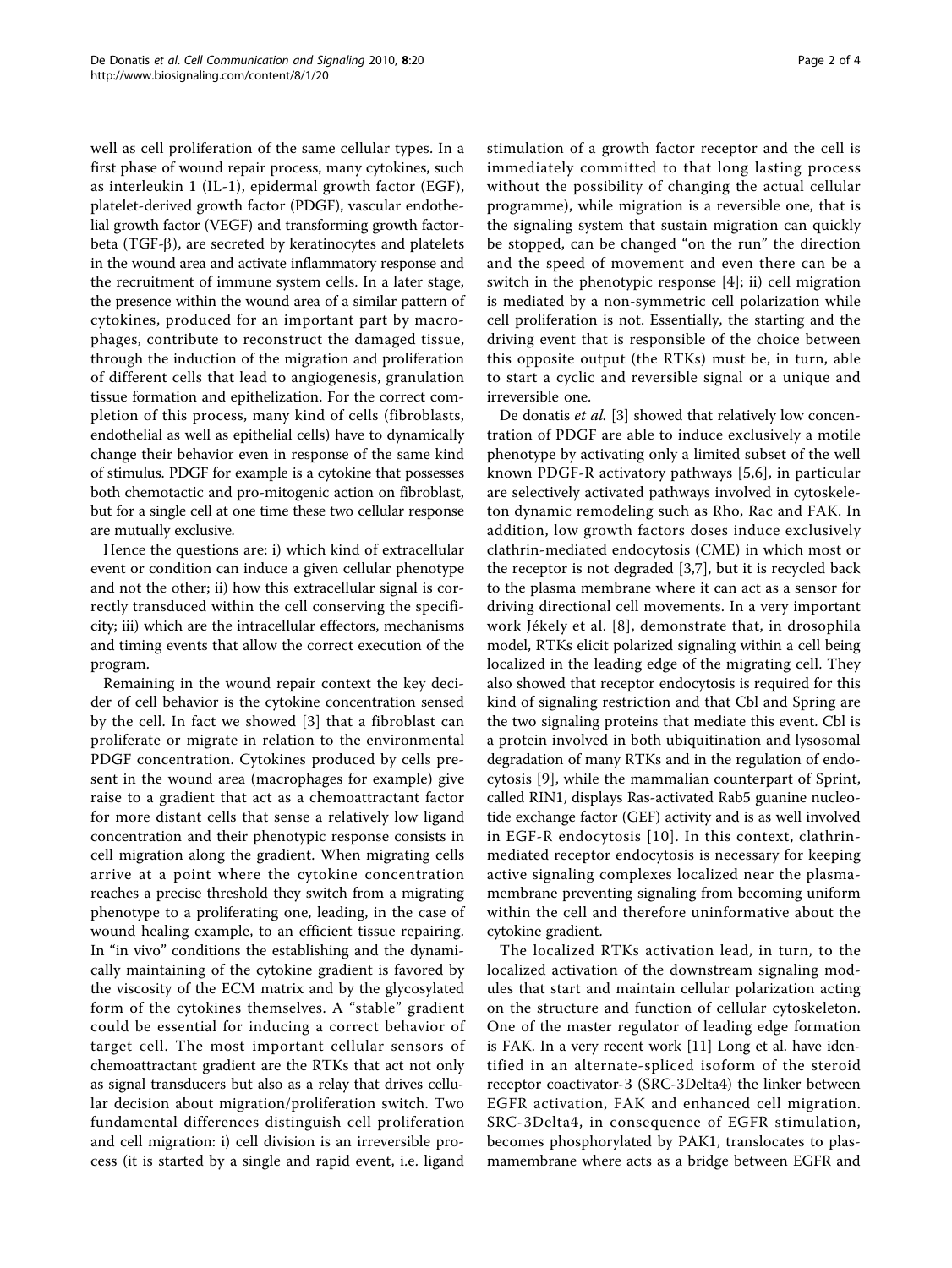FAK leading to the activation of FAK itself. FAK phosphorylation on tyrosine 397 creates high affinity binding sites for the SRC homology 2 (SH2) domain of the tyrosine kinase Src and for several other proteins [[12](#page-3-0)]. The FAK-Src association leads to phosphorylation of FAK by Src on tyrosine 576 and 577 which fully activate FAK [[13\]](#page-3-0) and on tyrosine 925 which is critical for FAK promotion of cell migration [[14\]](#page-3-0). One of the main target of FAK-Src activation is p130Cas [[15](#page-3-0)] that behaves as a scaffolding protein and recruits many downstream signaling proteins such as Rap1 and Rac [[16](#page-3-0)]. The localized formation of FAK protein complexes gives origin to nascent focal adhesion sites at cellular leading edge, a process that facilitates cell polarization in the direction of cell migration.

Hence, in migrating conditions, RTKs is subjected to a cyclic process of CME-mediated internalization and strictly localized re-uptake to the plasmamembrane that in turn directionally guide the cyclic process of cell migration maintaining the asymmetric information of the environment given by the ligand gradient (Figure 1A). Of note, the activated RTK endocytosis may serve also as a mechanism for detach the ligand from the internalized receptors before they recycle back to the membrane, since only free receptors can act as an active sensors for directional migration.

The directional cell migration along an increasing ligand gradient take places until migrating cells reach a zone in which they start dividing as a results of the gain of the appropriate ligand threshold that commits cells to mitosis. In that moment cells switch from reversible and asymmetric phenotype (migration) in a irreversible and symmetric one (mitosis).

This threshold could be represented by the ligand concentration at which there is no more asymmetry in the ligand distribution in the environment around the cell and consequently no directional indication. In parallel to the loss of asymmetry of the extracellular milieu a much greater number of receptor become activated by ligand with respect to migrating conditions [\[3](#page-3-0)] and, likely, their distribution along the plasmamembrane become homogeneous rather then localized (Figure 1B). In addition, high level of RTKs engagement by ligand induce RTKs internalization also through Rafts/Caveolin-mediated endocytosis (RME) [[7\]](#page-3-0). It is well established that RTKs endocytosis, far for being exclusively a pathway for receptor downregulation, play an important role in signal transduction [[17](#page-3-0),[18](#page-3-0)]. In particular, for what PDGF-R concerns, Wang Y. et al. [[19\]](#page-3-0) showed that endosomal PDGF-R signaling is sufficient to activate the major signaling pathways that allow cell proliferation. The relocation of the receptor from plasmacellular or subplasmacellular to "cytosolic" site changes the intracellular signaling proteins recruited by the receptor itself and, therefore, this event leads to the activation of pro-mitogenic signaling modules (MAPK, PI-3K etc) [[3,19\]](#page-3-0), in the meanwhile the recycle rate of PDGF-R to the cell surface is reduced and the receptor is addressed to late endosome/lysosomal compartment for degradation, consistently with the fact that now the cell is committed irreversibly to mitosis and RTK has ended its function for the remaining cell cycle completion time.



Figure 1 Background color represents the extracellular ligand gradient. A) Cell far away from the gradient source senses a relatively low ligand concentration. The limited and localized RTK activation induce in turn a primitive formation of submembrane signaling complex that starts organizing focal adhesion structure and induce cellular cytoskeleton remodeling, leading to progressive cellular polarization along the gradient. Local RTK chlatrin-mediated endocytosis of active receptors is the event that promotes and maintains the cyclic process of directional cell migration. B) When migrating cell arrives in a area in which cytokine concentration reaches the "mitotic" threshold the number of activated RTKs increases. Hence, the environmental relative loss of asymmetry is reflected by a not localized RTKs activation that, in turn, induce the loss of cellular asymmetry that stops the migrating process. In addition, the massive RTKs activation leads to triggering of an additional endocytotic route (RME) that relocates RTKs prevalently to the endosomal compartment changing radically the active intracellular signaling modules. The RTKs endosomal signaling is responsible for the activation of the vast transcriptional programme that ultimately leads to mitosis.